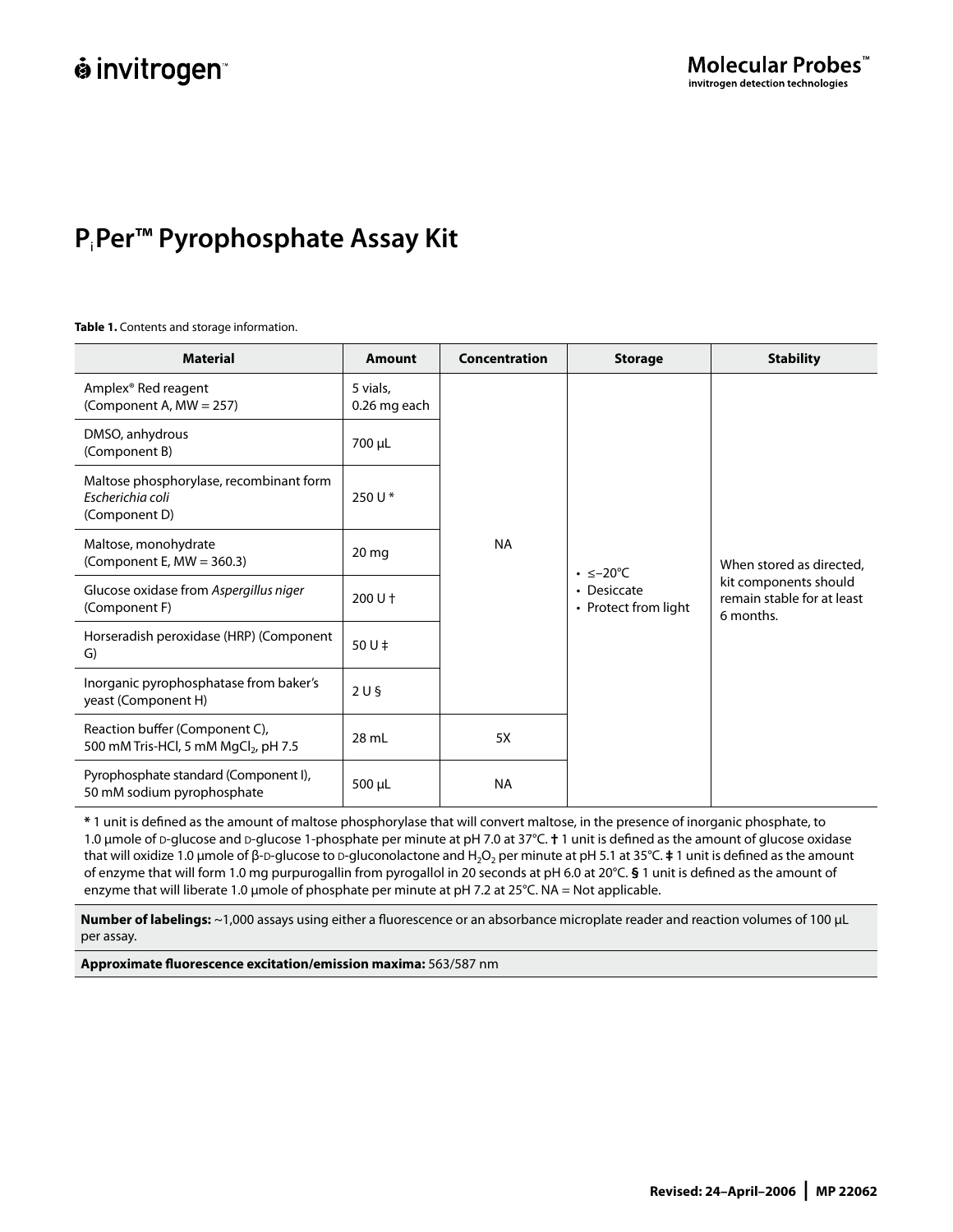Molecular Probes P<sub>i</sub>Per™ Pyrophosphate Assay Kit provides an ultrasensitive assay that detects free pyrophosphate in solution through the formation of the fluorescent product resorufin. Because resorufin also has strong absorption, the assay can be performed either fluorometrically or spectrophotometrically. The kit can be used to detect pyrophosphate  $(PP<sub>i</sub>)$  in a variety of samples or to monitor the kinetics of pyrophosphate release by a variety of enzymes, including: DNA and RNA polymerases, adenylate cyclase, and *S*-acetyl coenzyme A synthetase.

In the  $\rm P_i Per^{m}$  Pyrophosphate Assay (Figure 1), inorganic pyrophosphatase hydrolyzes  $\rm PP_i$ to two molecules of inorganic phosphate (P<sub>i</sub>). The P<sub>i</sub> then enters into the same cascade of reactions that is the basis for our  $\mathrm{P_iPer}^\mathrm{m}$  Phosphate Assay Kit (P22061). In the presence of  $\mathrm{P}_{\mathrm{i}\nu}$  maltose phosphorylase converts maltose to glucose 1-phosphate and glucose. Then glucose oxidase converts the glucose to gluconolactone and  $H_2O_2$ . Finally, with horseradish peroxidase (HRP) as a catalyst, the  $H_2O_2$  reacts with the Amplex® Red reagent (10-acetyl-3,7-dihydroxyphenoxazine) to generate resorufin, which has excitation and fluorescent emission maxima of approximately 563 nm and 587 nm, respectively (Figure 2).<sup>1,2</sup> The resulting increase in fluorescence or absorption is proportional to the amount of  $\text{PP}_{\text{i}}$  in the sample. By fluorescence, the kit can be used to detect as little as 0.8  $\mu$ M PP<sub>i</sub> (Figure 3A), or 3  $\mu$ M by absorption (Figure 3B).



Figure 1. Principle of the P<sub>i</sub>Per Pyrophosphate Assay. Inorganic pyrophosphatase converts pyrophosphate to two equivalents of inorganic phosphate. Next, in the presence of the inorganic phosphate, maltose phosphorylase converts maltose to glucose 1-phosphate and glucose. Then, glucose oxidase converts the glucose to gluconolactone and H<sub>2</sub>O<sub>2</sub>. Finally, with horseradish peroxidase (HRP) as a catalyst, the H<sub>2</sub>O<sub>2</sub> reacts with the Amplex Red reagent to generate the highly fluorescent product, resorufin. The resulting increase in fluorescence or absorption is proportional to the amount of pyrophosphate in the sample.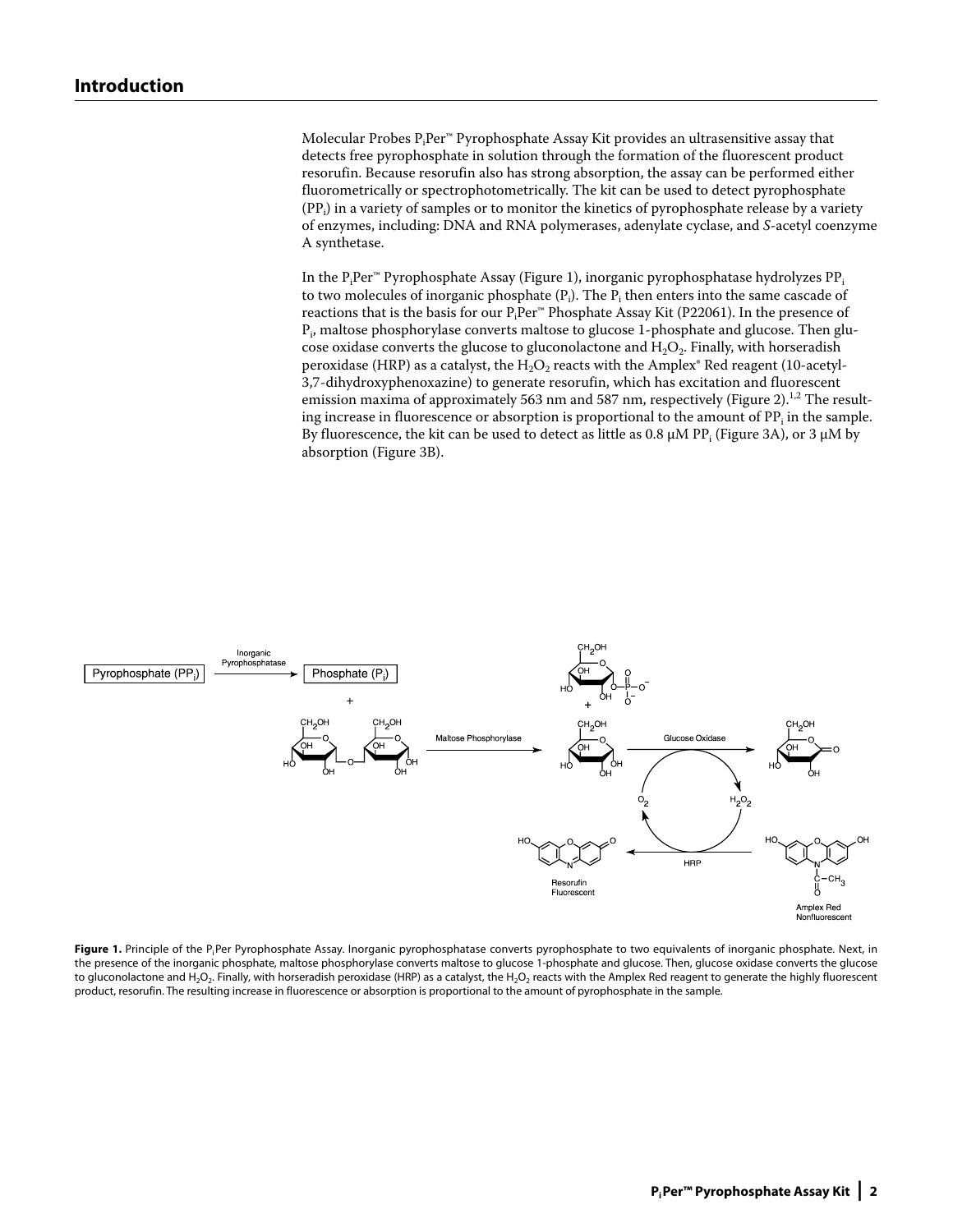

Figure 2. Normalized fluorescence excitation and emission spectra of resorufin, the product of the Amplex® Red reagent.



Figure 3. Detection of pyrophosphate using the P<sub>i</sub>Per Pyrohosphate Assay Kit. Each reaction contained 50 µM Amplex® Red reagent, 0.01 U/mL inorganic pyrophosphatase, 2 U/mL maltose phosphorylase, 0.2 mM maltose, 1 U/mL glucose oxidase, and 0.2 U/mL HRP in 1X reaction buffer. Reactions were incubated at 37°C. After 60 minutes, fluorescence was measured in a fluorescence microplate reader using excitation at 530  $\pm$  12.5 nm and fluorescence detection at 590 ± 17.5 nm (panel A) or absorbance at 576 ± 5 nm in an absorbance microplate reader. Data points represent the average of duplicate reactions. In panel A, a background value of 78 (arbitrary units) has been subtracted from each reading; in panel B, a background absorbance of 0.011 has been subtracted.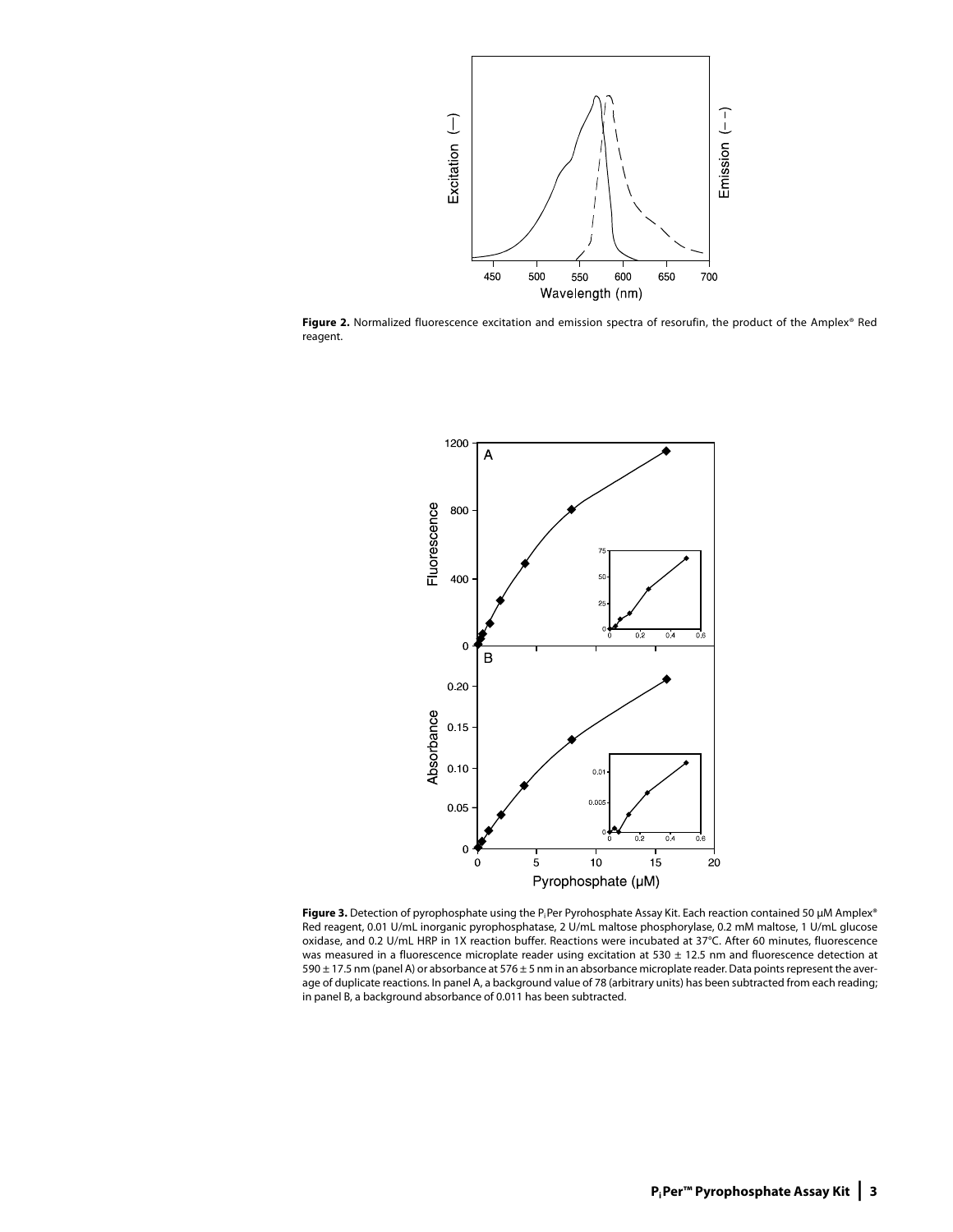Allow the reagents to warm to room temperature before opening the vials. The Amplex® Red reagent is somewhat air sensitive. Once a vial of Amplex® Red reagent has been opened, the reagent should be used promptly.

# **Preparing the Stock Solutions for All Assay Protocols**

- **1.1** Prepare a 10 mM stock solution of Amplex<sup>®</sup> Red reagent: Allow one vial of Amplex<sup>®</sup> Red reagent (Component A) and DMSO (Component B) to warm to room temperature. Just prior to use, dissolve the contents of the vial of Amplex® Red reagent  $(0.26 \text{ mg})$  in 100 µL DMSO. Each vial of Amplex® Red reagent is sufficient for approximately 200 assays, with a final reaction volume of 100 µL per assay. This stock solution should be stored frozen at  $\leq -20^{\circ}C$ , protected from light.
- **1.2** Prepare a 1X working solution of reaction buffer by adding 5 mL of 5X reaction buffer stock solution (Component C) to 20 mL of deionized water (dH<sub>2</sub>O). This 25 mL volume of 1X reaction buffer is sufficient for approximately 200 assays of 100 µL each, with a 5 mL excess for making stock solutions and dilutions.

**Note:** The absorption and fluorescence of resorutin are pH-dependent. Below the  $pK_a$  ( $\sim$ 6.0), the absorption maximum shifts to  $~480$  nm and the fluorescence quantum yield is markedly lower. In addition, the Amplex® Red reagent is unstable at high pH (>8.5). For these reasons, the reaction should be performed at pH 7–8, for example by using the provided reaction buffer (pH 7.5).

- **1.3**  Prepare a 2 U/mL stock solution of inorganic phosphatase by dissolving the contents of the vial of inorganic phosphatase (Component H) in 1.0 mL of 1X reaction buffer. After use, the remaining solution should be divided into small aliquots and stored frozen at  $\leq -20^{\circ}C$ .
- **1.4** Prepare a 200 U/mL stock solution of maltose phosphorylase by dissolving the contents of the vial of maltose phosphorylase (Component D) in 1.25 mL of 1X reaction buffer. After use, the remaining solution should be divided into small aliquots and stored frozen at  $\leq -20^{\circ}C$ .
- **1.5** Prepare a 40 mM stock solution of maltose by dissolving the contents of the vial of maltose (Component E) in 1.39 mL of 1X reaction buffer. After use, the remaining solution should be stored frozen at ≤–20°C.
- **1.6** Prepare a 200 U/mL solution of glucose oxidase by dissolving the contents of the vial of glucose oxidase (Component F) in  $1.0$  mL of  $1X$  reaction buffer. After use, the remaining solution should be divided into small aliquots and stored frozen at ≤–20°C.
- **1.7** Prepare a 100 U/mL stock solution of horseradish peroxidase (HRP) by dissolving the contents of the vial of HRP (Component G) in 500  $\mu$ L of 1X reaction buffer. After use, the remaining solution should be divided into small aliquots and stored frozen at ≤–20°C.
- **1.8** If desired, prepare a 20 mM  $H_2O_2$  working solution by diluting a stock solution of  $H_2O_2$  (not provided) with dH<sub>2</sub>O. For instance, a 20 mM  $H_2O_2$  working solution can be prepared from a 3%  $H_2O_2$  stock solution by diluting 23 µL of 3%  $H_2O_2$  into 977 µL of dH<sub>2</sub>O.

**Note:** 3%  $H_2O_2$  stock solutions are usually stabilized to slow degradation; the 20 mM  $H_2O_2$ working solution will be less stable and should be used promptly.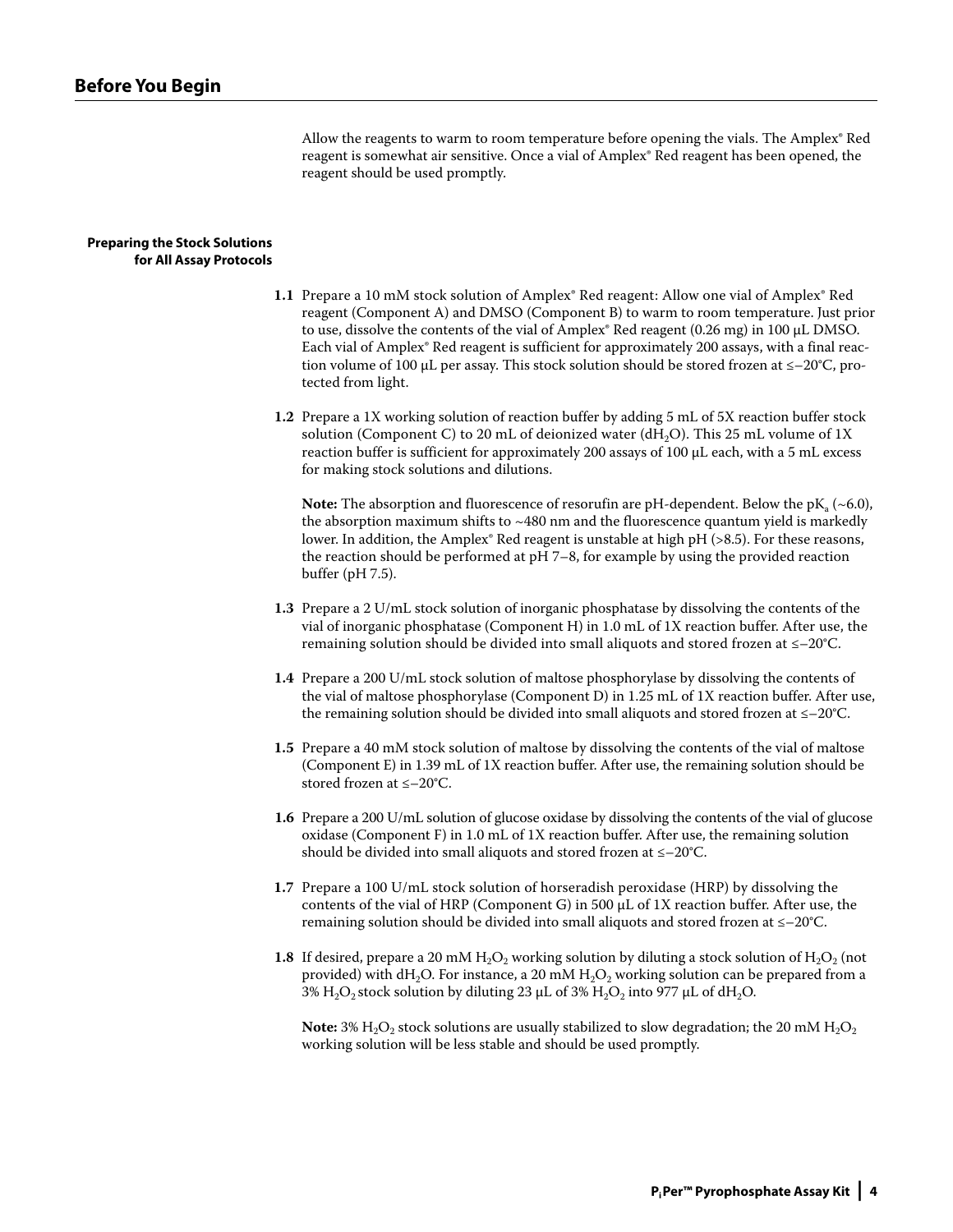|                                   | Three assay protocols are described below. The section <i>Stock Solution Preparation</i> applies to<br>all protocols. The basic assay protocols are described in the sections: Assaying for Pyrophos-<br>phate and Assaying for Enzyme Activity. In addition, there is a protocol describing the use<br>of rigorous controls, for enzyme activity assays where user-supplied reagents may introduce<br>contaminants (e.g., $P_i$ , PP <sub>i</sub> or glucose) that would interfere with the data interpretation if not<br>fully accounted for. This section is: Managing Background in Enzyme-Activity Assays. Before<br>proceeding with the applicable protocol, please read it through completely.<br>The assay protocols are designed for detection by means of either a fluorescence or absorbance<br>multiwell plate reader. For detection with a standard fluorometer or spectrophotometer, the<br>volumes must be increased accordingly. |
|-----------------------------------|--------------------------------------------------------------------------------------------------------------------------------------------------------------------------------------------------------------------------------------------------------------------------------------------------------------------------------------------------------------------------------------------------------------------------------------------------------------------------------------------------------------------------------------------------------------------------------------------------------------------------------------------------------------------------------------------------------------------------------------------------------------------------------------------------------------------------------------------------------------------------------------------------------------------------------------------------|
| <b>Assaying for Pyrophosphate</b> | The following protocol describes the basic assay for PP <sub>i</sub> in a total volume of 100 $\mu$ L per<br>microplate well. The volumes recommended here are sufficient for $\sim$ 100 assays.                                                                                                                                                                                                                                                                                                                                                                                                                                                                                                                                                                                                                                                                                                                                                 |

# **Thiol Contamination**

The product of the Amplex® Red reaction, resorufin, is unstable in the presence of thiols such as dithiothreitol (DTT) or 2-mercaptoethanol. For this reason, the final DTT or 2-mercaptoethanol concentration in the reaction should be less than 10 µM.

### **Phosphate contamination**

The first step in the  $\mathrm{P_iPer}^{\mathrm{m}}$  Pyrophosphate Assay scheme (see Figure 1) is the conversion of PP $_{\rm i}$  to P $_{\rm i}$ . The P $_{\rm i}$  then enters a cascade of reactons that ultimately generates resorufin, which is detected by either fluorescence or absorbance. Thus, the pyrophosphate assay is also an extremely sensitive assay for inorganic phosphate. The reagents provided with the kit are certified to be low in contaminating phosphate; however, phosphate contamination can arise from impure water, traces of phosphate buffer in samples to be assayed, or from dirty glassware. In many instances, by the rigorous use of controls, some phosphate contamination can be tolerated and can be subtracted out in the analysis of the data.

### **Glucose contamination**

The mechanism of the  $\mathrm{P_iPer}^{\mathrm{\tiny m}}$  Pyrophosphate Assay (see Figure 1) involves first the generation of  $P_i$  from P $P_i$  by the action of inorganic pyrophosphatase, next glucose is generated from maltose and  $P_i$  by the action of maltose phosphorylase and then glucose is converted to gluconolactone and  $H_2O_2$  by the action of glucose oxidase. Thus, glucose contamination of reagents is potentially a problem. Likewise, contamination by enzymes, such as  $\alpha$ -glucosidase maltase, which can digest maltose to glucose, could cause aberrant measurements. The reagents provided in the kit are certified to be low in contaminating glucose and α-glucosidase. As with phosphate contamination, some glucose contamination can be tolerated and accounted for by the use of appropriate controls.

- **2.1** Prepare a PP<sub>i</sub> standard curve: Dilute the appropriate amount of the 50 mM pyrophosphate standard solution (Component I) into 1X reaction buffer (prepared in step 1.2) to produce PP<sub>i</sub> concentrations of 0 to 50  $\mu$ M. Use 1X reaction buffer without PP<sub>i</sub> as a negative control. A volume of 50  $\mu$ L will be used for each reaction. Please note that the PP<sub>i</sub> concentrations will be twofold lower in the final reaction volume.
	- **2.2** Dilute the experimental samples in 1X reaction buffer. A volume of 50 µL will be used for each reaction.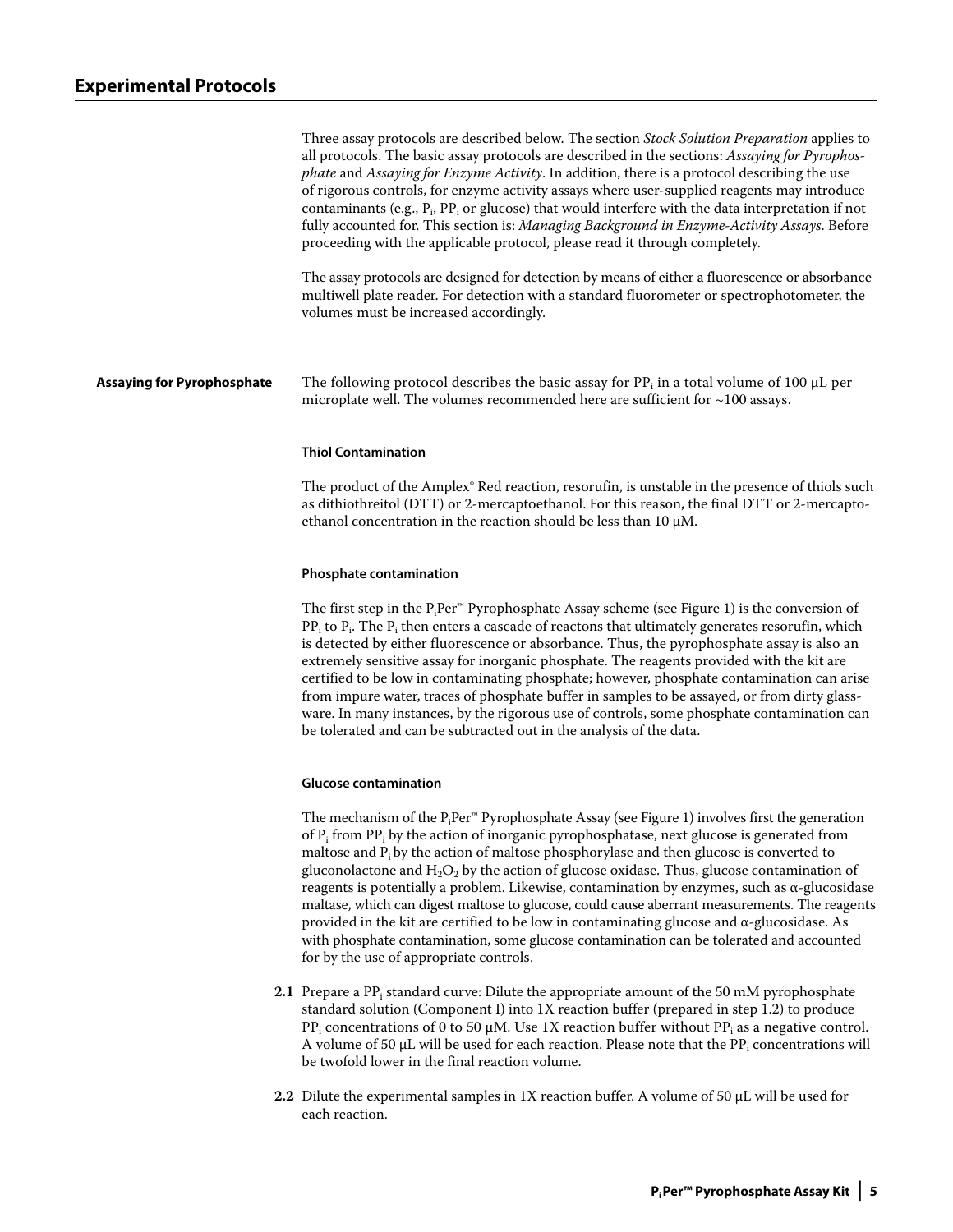- **2.3** If desired, prepare a positive control by diluting the 20 mM  $H_2O_2$  working solution (prepared in step 1.8) to 10  $\mu$ M in 1X reaction buffer.
- **2.4** Pipet 50 µL of the diluted samples and controls into separate wells of a microplate.
- **2.5** Prepare a working solution of 100  $\mu$ M Amplex® Red reagent containing 0.02 U/mL inorganic pyrophosphatase, 4 U/mL maltose phosphorylase, 0.4 mM maltose, 2 U/mL glucose oxidase, and 0.4 U/mL HRP by adding:
	- 4.68 mL of 1X reaction buffer. •
	- $\cdot$  50 µL of the Amplex $\degree$  Red reagent stock solution (prepared in step 1.1)
	- $\bullet$  50  $\mu$ L of the inorganic pyrophosphatase stock solution (prepared in step 1.3)
	- $\bullet$  100  $\mu$ L of the maltose phosphorylase stock solution (prepared in step 1.4)
	- $\cdot$  50  $\mu$ L of the glucose oxidase (prepared in step 1.6)
	- $\cdot$  20  $\mu$ L of the HRP stock solution (prepared in step 1.7)
	- $\cdot$  50  $\mu$ L of the maltose stock solution (prepared in step 1.5; add last)

This 5 mL volume is sufficient for  $\sim$  100 assays. Prepare only the amount needed for the experiment at hand. USE SOON AFTER PREPARATION, e.g. within 15 minutes. Note that the final concentrations of each component will be twofold lower in the final reaction volume.

- **2.6** Begin the reactions by adding 50 µL of the Amplex® Red reagent/inorganic pyrophosphatase/ maltose phosphorylase/maltose/glucose oxidase/HRP working solution to each microplate well containing the samples and controls.
- **2.7** Incubate the reactions for 30 minutes or longer at 37°C, protected from light. Because the assay is continuous (not terminated), fluorescence, or absorbance, may be measured at multiple time points to follow the kinetics of the reactions.
- 2.8 Resorufin, the Amplex® Red reagent reaction product, can be detected either fluorometrically or spectrophotometrically. For fluorescence detection, use a fluorescence microplate reader set for excitation in the range of  $530-560$  nm and emission detection at  $\sim$  590 nm (see Figure 2). For absorbance detection, use a microplate reader set for absorbance at ~565 nm.
- **2.9** For each point, correct for background fluorescence, or absorbance, by subtracting the values derived from the no-pyrophosphate control.

# **Assaying for Enzyme Activity** The following protocol provides a guideline for using the P<sub>i</sub>Per™ Pyrophosphate Assay Kit to measure the activity of a pyrophosphate-generating enzyme. The enzyme, and the specific substrate for the enzyme, must be supplied by the user. The volumes recommended here are sufficient for  $\sim$ 100 assays, each containing a volume of 100  $\mu$ L. In cases where either the enzyme or the substrate is possibly contaminated with P<sub>i</sub>, PP<sub>i</sub> or glucose, see *Managing Background in Enzyme-Activity Assays*, which follows the basic assay.

- **3.1** Dilute the samples containing the pyrophosphate-generating enzyme in 1X reaction buffer (prepared in step 1.2). A volume of 50  $\mu$ L will be used for each reaction.
- **3.2** Set aside a sample of 1X reaction buffer without enzyme as a negative control. A volume of 50 µL will be used.
- **3.3** If desired, prepare a positive control by diluting the 20 mM  $H<sub>2</sub>O<sub>2</sub>$  working solution (prepared in step 1.8) to 10  $\mu$ M in 1X reaction buffer.
- **3.4** Pipet 50 µL of the diluted samples and controls into separate wells of a microplate.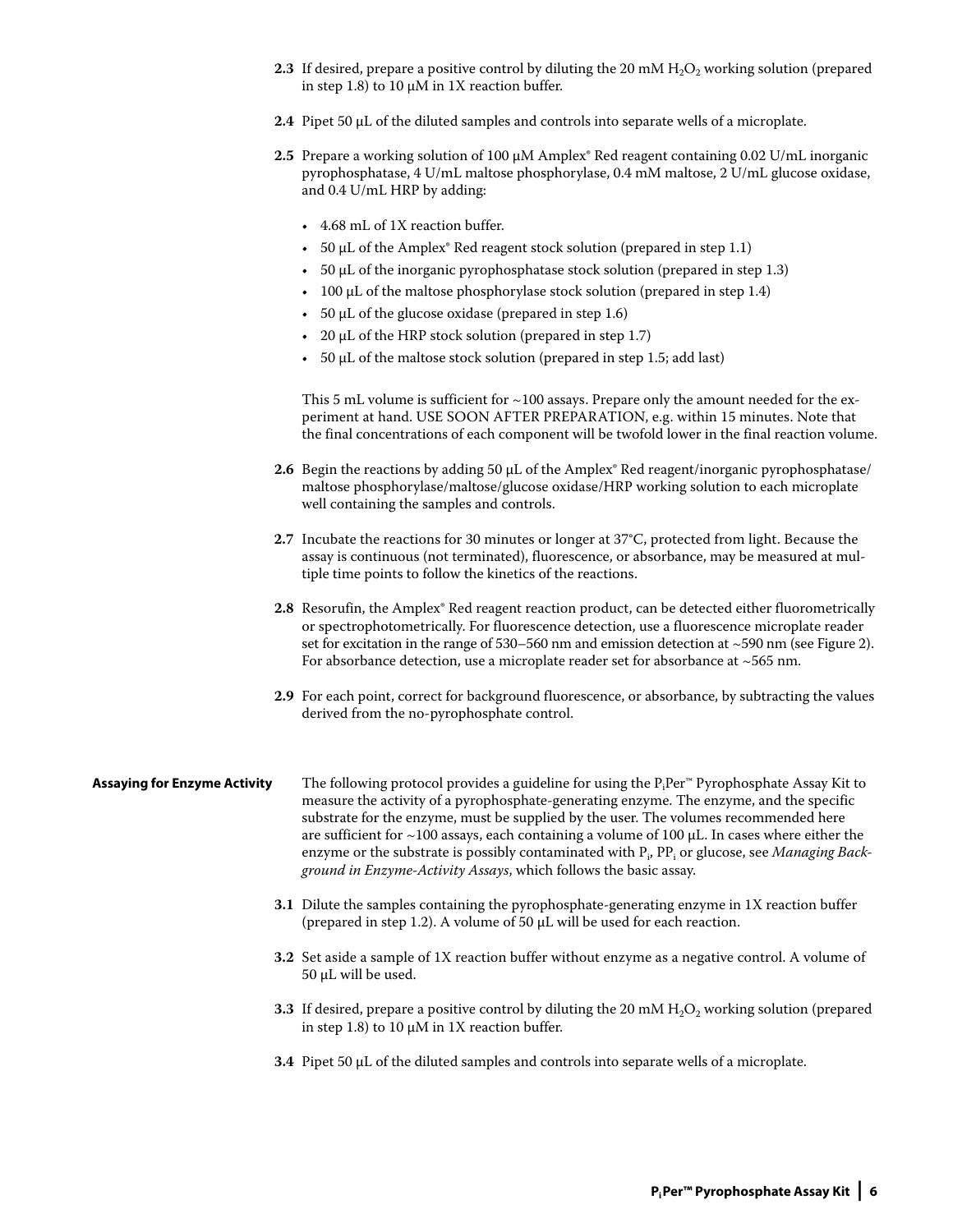- **3.5**  Prepare a working solution of 100 µM Amplex® Red reagent containing 0.02 U/mL inorganic pyrophosphatase, 4 U/mL maltose phosphorylase, 0.4 mM maltose, 2 U/mL glucose oxidase, 0.4 U/mL HRP, and the substrate of the pyrophosphate-generating enzyme by adding:
	- $4.68$  mL of 1X reaction buffer (minus x  $\mu$ L, the substrate volume)
	- $\cdot$  50  $\mu$ L of the Amplex $\degree$  Red reagent stock solution (prepared in step 1.1)
	- $\cdot$  50  $\mu$ L of the inorganic pyrophosphatase stock solution (prepared in step 1.3)
	- $\cdot$  100  $\mu$ L of the maltose phosphorylase stock solution (prepared in step 1.4)
	- $\cdot$  50  $\mu$ L of the glucose oxidase (prepared in step 1.6)
	- 20  $\mu$ L of the HRP stock solution (prepared in step 1.7)
	- $\boldsymbol{\mathrm{x}}$  µL of the substrate stock solution, as appropriate
	- $\bullet$  50  $\mu$ L of the maltose stock solution (prepared in step 1.5; add last)

This 5 mL volume is sufficient for  $\sim$ 100 assays. Prepare only the amount needed for the experiment at hand. USE SOON AFTER PREPARATION, e.g. within 15 minutes. Note that the final concentrations of each component will be twofold lower in the final reaction volume.

- **3.6** Begin the reactions by adding 50 µL of the Amplex® Red reagent/inorganic pyrophosphatase/ maltose phosphorylase/maltose/glucose oxidase/HRP/substrate working solution to each microplate well containing the samples and controls.
- **3.7** Incubate the reactions for 30 minutes or longer at 37°C, protected from light. Because the assay is continuous (not terminated), fluorescence, or absorbance, may be measured at multiple time points to follow the kinetics of the reactions.
- **3.8** Resorufin, the Amplex® Red reagent reaction product, can be detected either fluorometrically or spectrophotometrically. For fluorescence detection, use a fluorescence microplate reader set for excitation in the range of 530–560 nm and emission detection at ~590 nm (see Figure 2). For absorbance detection, use a microplate reader set for absorbance at  $\sim$ 565 nm.
- **3.9** For each point, correct for background fluorescence by subtracting the values derived from the no-enzyme control.

# **Managing Background in**

**Enzyme-Activity Assays** The following, a modification of the basic enzyme-activity assay, is recommended in situations where there is possible  $P_i$ ,  $PP_i$ , or glucose contamination of the enzyme to be assayed, for example when impure extracts are used. The protocol incorporates a full set of controls for assessment and management of background activity. The method also controls for possible  $P_i$ , P $P_i$ , or glucose contamination of the enzyme substrate. As described, the volumes are sufficient for  $\sim$ 100 assays and full set of controls, each reaction in a 100  $\mu$ L volume.

- **4.1** Perform steps 3.1–3.4 exactly as above, except prepare sufficient volumes to have two 50 µL volumes of each sample and controls, and load two sets of microplate wells.
- **4.2** Prepare the working solution, including the enzyme substrate, exactly as in step 3.5.
- **4.3** Prepare a working solution, exactly as in step 3.5, except omit the enzyme substrate.
- **4.4** Begin one set of reactions, as in step 3.6, by adding 50 µL of the full Amplex® Red working solution (Amplex® Red reagent/inorganic pyrophosphatase/maltose phosphorylase/maltose/ glucose oxidase/HRP/substrate working solution) to each microplate well containing the samples and controls. These are the **Full Reactions** (containing both enzyme and substrate) and one **No-Enzyme Control Reaction** (containing substrate, but no enzyme).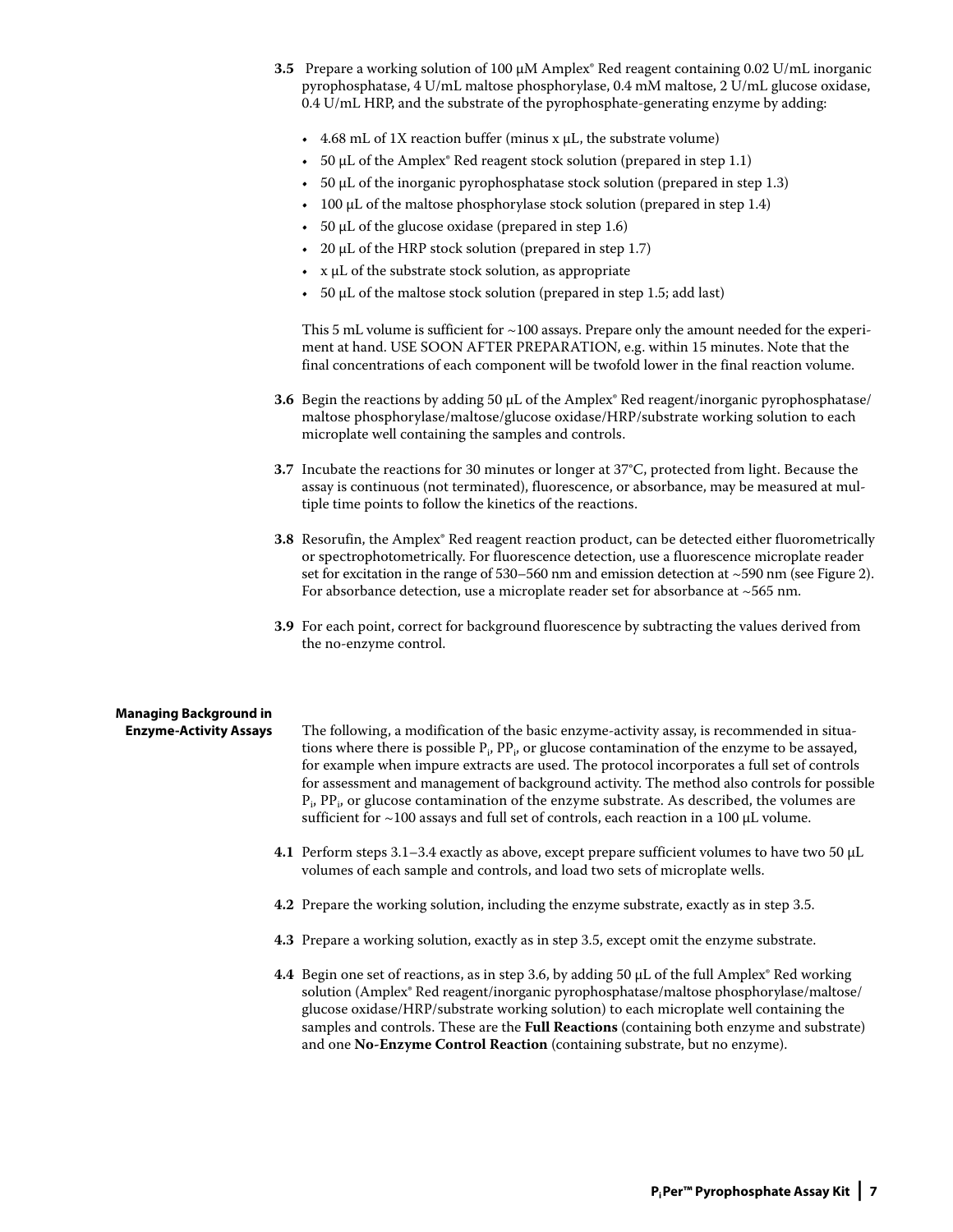- **4.5** Begin another set of reactions by adding 50  $\mu$ L of the no-substrate Amplex® Red working solution (Amplex® Red reagent/inorganic pyrophosphatase/maltose phosphorylase/maltose/ glucose oxidase/HRP working solution) to each microplate well containing the second set of samples and controls. These are the **No-Substrate Control Reactions** (containing variable amounts of enzyme, but no substrate) and one **No-Enzyme/No-Substrate Control Reaction**.
- **4.6** Incubate the reactions and measure the fluorescence, or absorbance, exactly as in steps 3.7 and 3.8.
- **4.7** Analyze the data using the following logic:

Let  $A =$  the value for the **Full Reaction**. This value represents the enzymatic activity of the reaction plus backgrounds: the enzyme background (e.g.,  $\mathrm{P_{i}, P P_{i}}$ , or glucose contamination of the enzyme); the substrate background (e.g.,  $P_i$ ,  $PP_i$ , or glucose contamination of the substrate); and the reagent background (e.g., trace  $P_i$ ,  $PP_i$ , or glucose contamination of the kit's reagents plus background fluorescence, or absorption, of the Amplex® Red reagent and spontaneous conversion of the Amplex® Red reagent to resorufin).

 Let **B** = the value for the **No-Enzyme Control Reaction**. This value represents the substrate background plus the reagent background.

Let **C** = the value for the **No-Substrate Control Reaction**. This value represents the enzyme background plus the reagent background. Note that, for every Full Reaction, there should be a corresponding No-Substrate Reaction.

 Let **D** = the value for the **No-Enzyme/No-Substrate Control Reaction**. This value represents the reagent background.

Thus, the fluorescence, or absorbance, value corresponding to enzyme activity alone is calculated as follows: **Enzyme** Activity =  $A - B - C + D$ . (Note that D is *added* in the equation.)

# **References**

**1.** Anal Biochem 253, 162 (1997); **2.** J Immunol Methods 202, 133 (1997).

# **Product List Current prices may be obtained from our website or from our Customer Service Department.**

| Cat #  | <b>Product Name</b> | <b>Unit Size</b> |
|--------|---------------------|------------------|
| P22062 |                     | kit              |